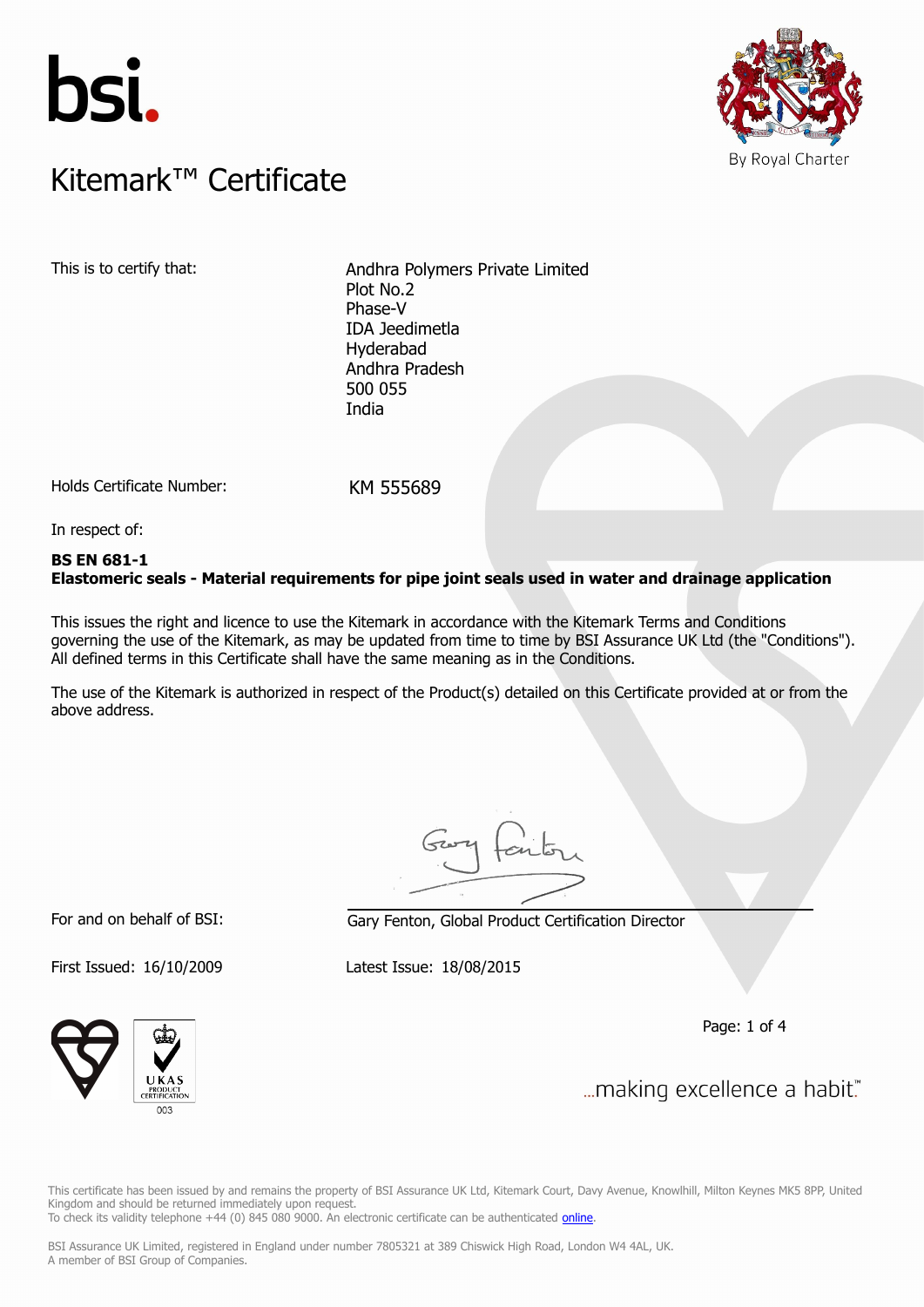# Kitemark™ Certificate

No. KM 555689

### **BS EN 681-1:1996 - Elastomeric seals. Material requirements for pipe joint seals used in water and drainage applications. Vulcanized rubber.**

| <b>Compound Reference</b> | <b>Product Description</b>                         | <b>Type</b>              | <b>Size range</b> |
|---------------------------|----------------------------------------------------|--------------------------|-------------------|
| EP 53                     | Reka Ring/Seal                                     | <b>BS EN 681-1 WA/WC</b> | DN 80 to DN 4000  |
| <b>SA 54</b>              | Tyton Ring/Seal Bulb                               | <b>BS EN 681-1 WA/WC</b> | DN 80 to DN 2000  |
| <b>EP 55 NSF</b>          | Reka Ring/Seal                                     | <b>BS EN 681-1 WA/WC</b> | DN 80 to DN 4000  |
| EP 55 ASTM                | 'O' Ring/Seal                                      | <b>BS EN 681-1 WA/WC</b> | DN 200 to DN 2600 |
| EW-54 /EP-55 VIP          | Tyton Ring/Seal (Push On) Bulb,<br>Ultrarib Gasket | <b>BS EN 681-1 WA/WC</b> | DN 80 to DN 1400  |
| NBR 55 VIP                | Tyton Ring/Seal (Push On) Bulb                     | <b>BS EN 681-1 WG</b>    | DN 80 to DN 1400  |

#### **Hardness Class - 55**

#### **Hardness Class - 50**

| <b>Compound Reference</b> | <b>Product Description</b>                                                                          | <b>Type</b>              | <b>Size range</b> |
|---------------------------|-----------------------------------------------------------------------------------------------------|--------------------------|-------------------|
| EW 48/EWA 8250            | Tyton Ring/Seal (Push On) Bulb,<br>Reka Ring/Seal,<br>K type Joint Rubber Ring<br>/Mechanical Joint | <b>BS EN 681-1 WA/WC</b> | DN 80 to DN 4000  |
| EW 48 A                   | Tyton Ring/Seal (Push On) Bulb                                                                      | <b>BS EN 681-1 WA/WC</b> | DN 80 to DN 1400  |
| <b>EP 48 F</b>            | Tyton Ring/Seal (Push On) Bulb                                                                      | <b>BS EN 681-1 WA/WC</b> | DN 80 to DN 1400  |
| EP 48                     | Tyton Ring/Seal (Push On) Bulb,                                                                     | <b>BS EN 681-1 WA/WC</b> | DN 80 to DN 1400  |
| <b>EP 48B</b>             | Tyton Ring/Seal (Push On) Bulb                                                                      | <b>BS EN 681-1 WA/WC</b> | DN 80 to DN 1400  |
| <b>NBR 50</b>             | Tyton Ring/Seal (Push On) Bulb,<br>Reka Ring/Seal.                                                  | <b>BS EN 681-1 WG</b>    | DN 80 to DN 2000  |
| WRC50/EP 48 NSF           | Tyton Ring/Seal (Push On) Bulb,<br>Reka Ring/Seal                                                   | <b>BS EN 681-1 WA/WC</b> | DN 80 to DN 4000  |
| EP 50                     | 'O' Ring/Seal                                                                                       | <b>BS EN 681-1 WA/WC</b> | DN 200 to DN 2600 |
| EP 52                     | Reka Ring/Seal                                                                                      | <b>BS EN 681-1 WA/WC</b> | DN 80 to DN 4000  |
| EP-48 VIP                 | Lip Seal                                                                                            | <b>BS EN 681-1 WA/WC</b> | DN 600            |
| EP 48 FRIL                | Reka Ring/Seal                                                                                      | <b>BS EN 681-1 WA/WC</b> | DN 80 to DN 4000  |

### First Issued: 16/10/2009 Latest Issue: 18/08/2015

#### Page: 2 of 4

This certificate has been issued by and remains the property of BSI Assurance UK Ltd, Kitemark Court, Davy Avenue, Knowlhill, Milton Keynes MK5 8PP, United Kingdom and should be returned immediately upon request.

To check its validity telephone +44 (0) 845 080 9000. An electronic certificate can be authenticated *[online](https://pgplus.bsigroup.com/CertificateValidation/CertificateValidator.aspx?CertificateNumber=KM+555689&ReIssueDate=18%2f08%2f2015&Template=uk)*.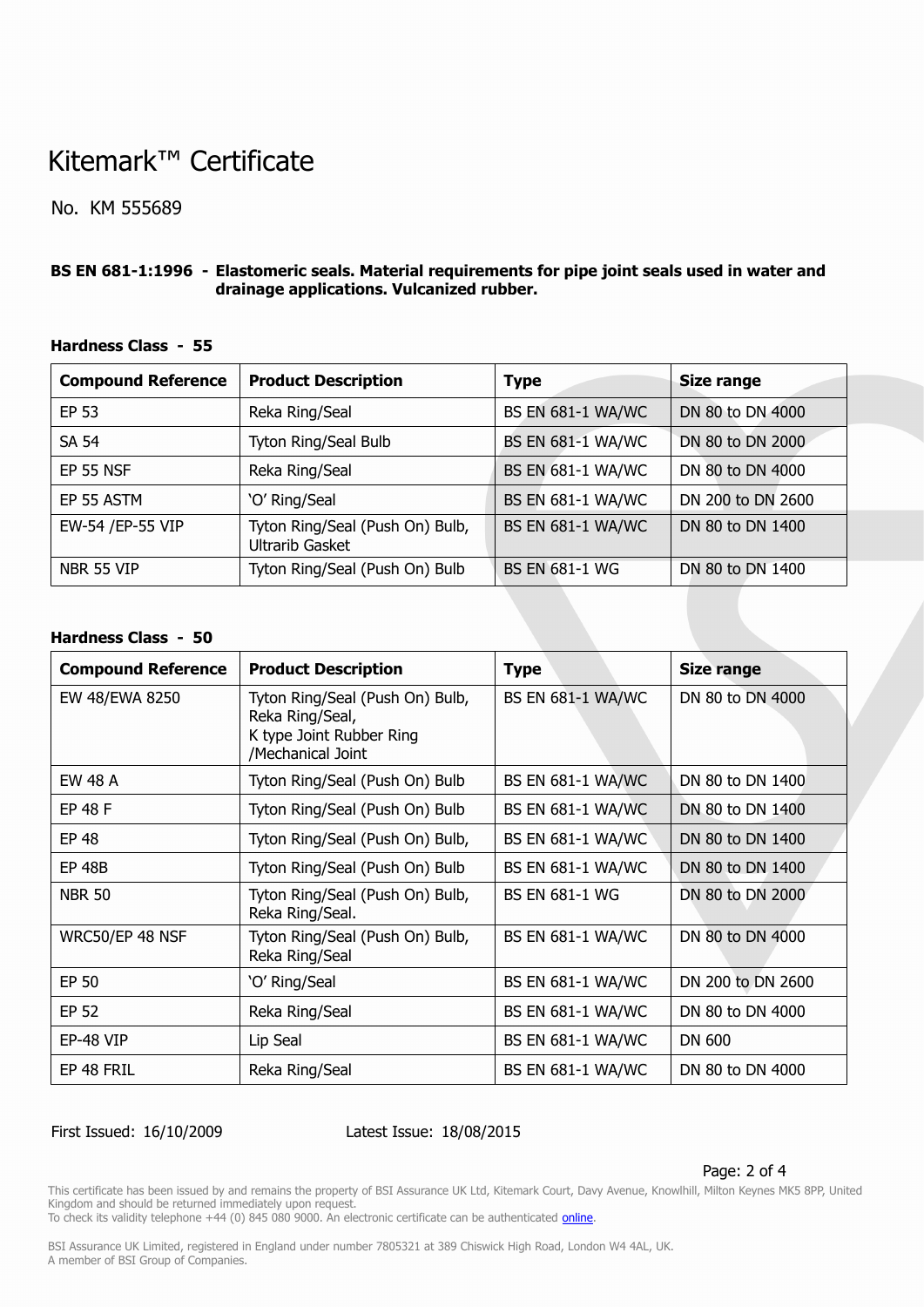# Kitemark™ Certificate

No. KM 555689

#### **BS EN 681-1:1996 - Elastomeric seals. Material requirements for pipe joint seals used in water and drainage applications. Vulcanized rubber (continued).**

| <b>Compound Reference</b>   | <b>Product Description</b>                                           | <b>Type</b>              | <b>Size range</b> |
|-----------------------------|----------------------------------------------------------------------|--------------------------|-------------------|
| EW 80/EWA 8180              | Tyton Ring/Seal (Push On) Heel                                       | <b>BS EN 681-1 WA/WC</b> | DN 80 to DN 2000  |
| <b>EW 80A</b>               | Tyton Ring/Seal (Push On) Heel                                       | <b>BS EN 681-1 WA/WC</b> | DN 80 to DN 2000  |
| <b>EP 80</b>                | Tyton Ring/Seal (Push On) Heel                                       | <b>BS EN 681-1 WA/WC</b> | DN 80 to DN 2000  |
| <b>EFG 80</b>               | Flange Gasket                                                        | <b>BS EN 681-1 WA/WC</b> | DN 80 to DN 1400  |
| EW-81 VIP                   | Tyton Ring/Seal (Push On) Heel,<br>Matra gasket, Megafit Gasket      | <b>BS EN 681-1 WA/WC</b> | DN 80 to DN 1400  |
| EP-82 VIP                   | Tyton Ring/Seal (Push On) Heel                                       | <b>BS EN 681-1 WA/WC</b> | DN 80 to DN 1400  |
| NBR 80/NBR 80T/NBR<br>80VIP | Tyton Ring/Seal (Push On) Heel,<br>Matra, Megafit, Quickfit Gaskets. | <b>BS EN 681-1 WG</b>    | DN 80 to DN 2000  |

#### **Hardness Class - 80**

#### **Hardness Class - 60**

| <b>Compound Reference</b> | <b>Product Description</b> | <b>Type</b>              | Size range        |
|---------------------------|----------------------------|--------------------------|-------------------|
| EP 61                     | O Ring/Seal & V Ring/Seal  | <b>BS EN 681-1 WA/WC</b> | DN 100 to DN 600  |
| EW 60                     | Tyton Ring/Seal            | <b>BS EN 681-1 WA/WC</b> | DN 80 to DN 1400  |
| EP 60 ASTM                | O Ring/Seal                | <b>BS EN 681-1 WA/WC</b> | DN 200 to DN 2600 |
| EP 60                     | Reka Ring/Seal             | <b>BS EN 681-1 WA/WC</b> | DN 80 to DN 4000  |

### **Hardness Class - 65**

| <b>Compound Reference</b> | <b>Product Description</b> | <b>Type</b>              | <b>Size range</b> |
|---------------------------|----------------------------|--------------------------|-------------------|
| EW 65 2GS/EWA 9165        | <b>Standard Gasket</b>     | <b>BS EN 681-1 WA/WC</b> | DN 80 to DN1800   |
| <b>EW 65 VIP</b>          | NIC Gasket/Repair Mat      | <b>BS EN 681-1 WA/WC</b> | DN 500            |
| EP 68                     | Reka Ring/Seal             | <b>BS EN 681-1 WA/WC</b> | DN 80 to DN 4000  |
| <b>NBR 65</b>             | O Ring/Seal                | <b>BS EN 681-1 WG</b>    | DN 200 to DN 4000 |

#### First Issued: 16/10/2009 Latest Issue: 18/08/2015

#### Page: 3 of 4

This certificate has been issued by and remains the property of BSI Assurance UK Ltd, Kitemark Court, Davy Avenue, Knowlhill, Milton Keynes MK5 8PP, United Kingdom and should be returned immediately upon request.

To check its validity telephone +44 (0) 845 080 9000. An electronic certificate can be authenticated *[online](https://pgplus.bsigroup.com/CertificateValidation/CertificateValidator.aspx?CertificateNumber=KM+555689&ReIssueDate=18%2f08%2f2015&Template=uk)*.